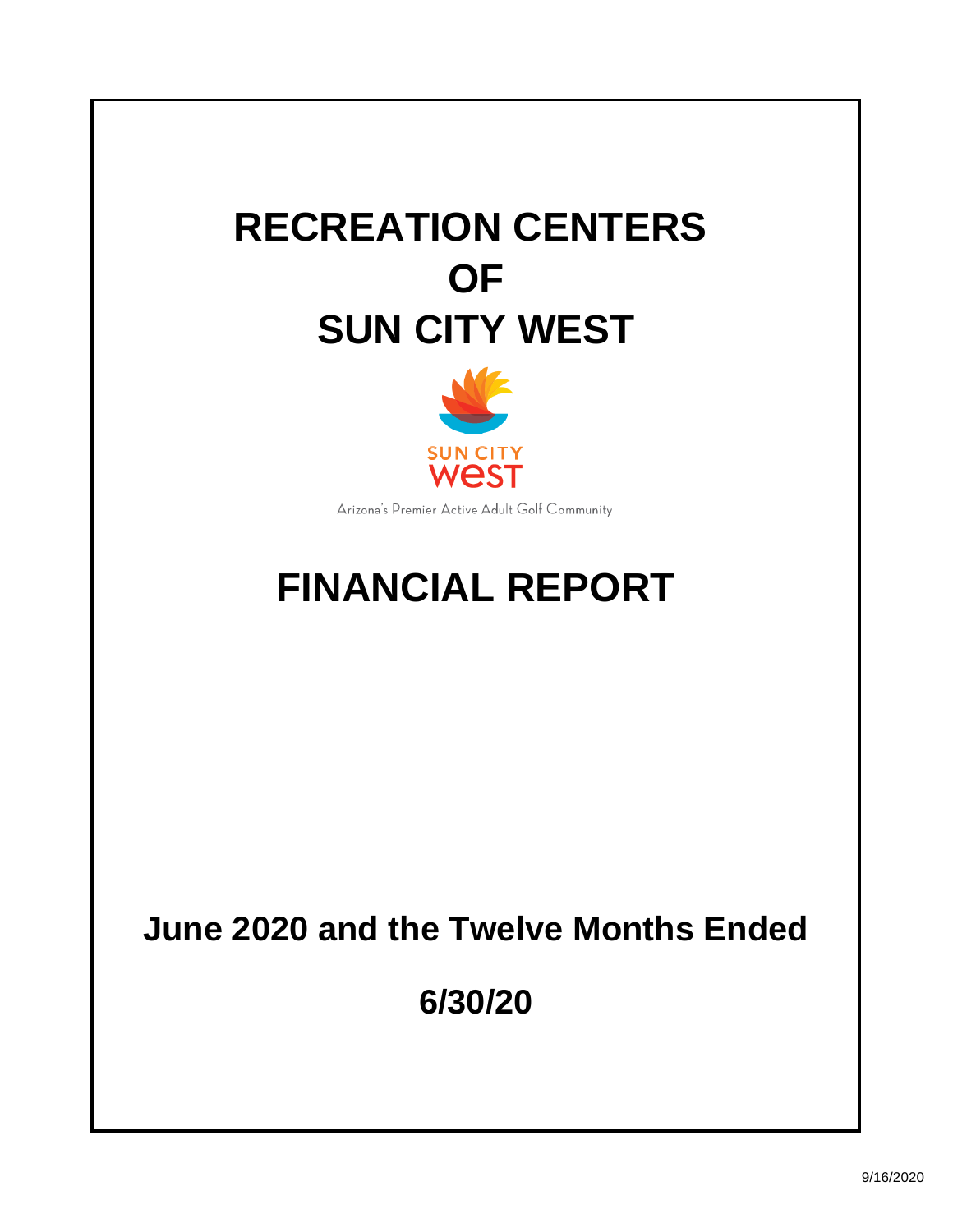#### **Recreation Centers of Sun City West, Inc. Summary of Revenues & Expenses June 2020 and the Twelve Months Ended June 30, 2020**

|            |                | <b>Current Month</b>         |                          |                              |                                        |             |                | Year-to-Date       |             |                              |
|------------|----------------|------------------------------|--------------------------|------------------------------|----------------------------------------|-------------|----------------|--------------------|-------------|------------------------------|
|            |                | Variance                     |                          | Variance                     |                                        |             |                | Variance           |             | Variance                     |
| Actual     | <b>Budget</b>  | Favorable /<br>(Unfavorable) | P/Y Act                  | Favorable /<br>(Unfavorable) |                                        | Actual      | <b>Budget</b>  | Favorable /        | P/Y Act     | Favorable /<br>(Unfavorable) |
|            |                |                              |                          |                              | <b>Operating Revenues</b>              |             |                | (Unfavorable)      |             |                              |
| 1,177,545  | 1,210,366      | (32, 821)                    | 1,181,577                | (4,032)                      | Membership                             | 14,344,288  | 14,545,916     | (201, 628)         | 14,012,439  | 331,849                      |
| 63         | 7,925          | (7,862)                      | 4,323                    | (4,260)                      | Recreation                             | 97,038      | 140,577        | (43, 539)          | 142,611     | (45, 573)                    |
| 296,378    | 254,018        | 42,360                       | 264,131                  | 32,247                       | <b>Golf Fees</b>                       | 7,002,084   | 7,795,604      | (793, 520)         | 7,385,791   | (383, 707)                   |
| 5,797      | 24,134         | (18, 337)                    | 28,004                   | (22, 207)                    | <b>Sports Pavilion</b>                 | 522,292     | 625,622        | (103, 330)         | 634,836     | (112, 544)                   |
| 3,336      | 27             | 3,310                        | 1,106                    | 2,230                        | <b>Special Events</b>                  | 178,520     | 283,282        | (104, 762)         | 269,917     | (91, 396)                    |
| 49,957     | 37,934         | 12,023                       | 33,937                   | 16,021                       | Ancillary Revenue                      | 756,583     | 813,488        | (56, 905)          | 792,681     | (36,098)                     |
| 4,331      | 8,928          | (4, 597)                     | 4,979                    | (648)                        | Merchandise Sales (net)                | 178,064     | 259,560        | (81, 496)          | 256,111     | (78, 047)                    |
| (18, 801)  | 12,223         | (31, 024)                    | 9,957                    | (28, 758)                    | Food and Beverage (net)                | 167,123     | 290,410        | (123, 287)         | 275,215     |                              |
|            | 150            |                              | 138                      | (138)                        | Interest Income - Operating            | 250         | 600            |                    | 552         | (108, 092)                   |
| 52         | 667            | (150)<br>(614)               | 331                      | (279)                        | Other Income                           | (38, 827)   | 8,000          | (350)<br>(46, 827) | 12,703      | (301)<br>(51, 530)           |
| 1,518,657  | 1,556,371      | (37, 713)                    | 1,528,482                | (9, 825)                     | <b>Operating Revenues Total</b>        | 23,207,416  | 24,763,058     | (1, 555, 643)      | 23,782,855  | (575, 440)                   |
|            |                |                              |                          |                              |                                        |             |                |                    |             |                              |
|            |                |                              |                          |                              | <b>Operating Expenses</b>              |             |                |                    |             |                              |
| 1,195,944  | 1,170,363      | (25, 580)                    | 1,024,948                | (170, 995)                   | Wages & Benefits                       | 14,355,090  | 14,604,488     | 249,398            | 13,824,094  | (530, 997)                   |
| 205,557    | 266,905        | 61,348                       | 238,290                  | 32,733                       | <b>Utilities</b>                       | 2,266,379   | 2,633,107      | 366,728            | 2,458,250   | 191,871                      |
| 114,926    | 171,755        | 56,829                       | 199,074                  | 84,149                       | Repairs & Maintenance                  | 1,465,623   | 1,618,185      | 152,562            | 1,621,738   | 156,115                      |
| 115,960    | 118,261        | 2,301                        | 52,232                   | (63, 728)                    | Landscape Maintenance                  | 1,364,134   | 1,409,273      | 45,139             | 1,303,754   | (60, 380)                    |
| 69,067     | 53,665         | (15, 403)                    | 60,000                   | (9,067)                      | Supplies & Services                    | 576,252     | 651,295        | 75,043             | 650,678     | 74,426                       |
| 42,580     | 29,500         | (13,080)                     | 122,760                  | 80,180                       | Equipment                              | 285,302     | 440,475        | 155,173            | 429,171     | 143,869                      |
| 67,105     | 48,459         | (18, 645)                    | 47,351                   | (19, 754)                    | Taxes & Insurance                      | 624,964     | 611,541        | (13, 423)          | 600,093     | (24, 872)                    |
| (41, 124)  | 20,691         | 61,816                       | 20,443                   | 61,568                       | Interest & Financial Expense           | 339,422     | 373,450        | 34,028             | 384,029     | 44,607                       |
| 44,837     | 25,799         | (19,039)                     | 30,302                   | (14, 535)                    | <b>Operating Expenses</b>              | 431,829     | 443,727        | 11,898             | 394,052     | (37, 777)                    |
| 11,080     | 15,060         | 3,980                        | 64,854                   | 53,773                       | Legal & Professional                   | 224,860     | 230,390        | 5,530              | 275,360     | 50,500                       |
| 25,018     | 11,868         | (13, 150)                    | 15,072                   | (9,946)                      | <b>Employee Related Expenses</b>       | 192,375     | 198,366        | 5,991              | 259,100     | 66,725                       |
| 1,850,949  | 1,932,327      | 81,378                       | 1,875,327                | 24,378                       | <b>Operating Expenses Total</b>        | 22,126,232  | 23,214,297     | 1,088,066          | 22,200,318  | 74,087                       |
| (332, 291) | (375, 956)     | 43,664                       | (346, 845)               | 14,553                       | <b>Operating Cash Inflow/(Outflow)</b> | 1,081,184   | 1,548,761      | (467, 577)         | 1,582,537   | (501, 353)                   |
|            |                |                              |                          |                              |                                        |             |                |                    |             |                              |
|            |                |                              |                          |                              | <b>Capital Related</b>                 |             |                |                    |             |                              |
| 71,446     | 47,917         | 23,530                       | 99,290                   | (27, 843)                    | Investment Income - Reserves           | 631,280     | 575,000        | 56,280             | 590,877     | 40,402                       |
|            |                |                              | -                        |                              | <b>Investment Fees</b>                 | (28, 581)   | (35,000)       | 6,419              | (35, 575)   | 6,993                        |
| 247,168    |                | 247,168                      | $\overline{\phantom{a}}$ | 247,168                      | Investments-Realized - Gain/Loss)      | 287,813     |                | 287,813            | (10, 731)   | 298,544                      |
| 170,184    | $\blacksquare$ | 170,184                      | 640,468                  | (470, 284)                   | Investments Unrealized - Gain/ (Loss)  | 801,026     | $\blacksquare$ | 801,026            | 953,164     | (152, 138)                   |
| 25,367     |                | 25,367                       | 189,366                  | (163,999)                    | Club Funded                            | 98,185      | 100,000        | (1, 815)           | 603,556     | (505, 371)                   |
| 262,500    | 399,000        | (136, 500)                   | 406,000                  | (143,500)                    | <b>Asset Preservation Fee</b>          | 3,995,800   | 4,382,000      | (386, 200)         | 4,280,500   | (284, 700)                   |
| (6, 234)   |                | (6, 234)                     | (34, 846)                | 28,612                       | Gain/(Loss) on Asset Disposal          | (53, 104)   | (168, 756)     | 115,652            | (321, 691)  | 268,587                      |
| (312,909)  | (365, 357)     | 52,448                       | (294, 542)               | (18, 367)                    | <b>Depreciation Expense</b>            | (3,662,950) | (4, 256, 320)  | 593,370            | (3,715,489) | 52,539                       |
| 457,523    | 81,560         | 375,963                      | 1,005,737                | (548, 214)                   | <b>Capital Related Total</b>           | 2,069,469   | 596,923        | 1,472,545          | 2,344,611   | (275, 142)                   |
|            |                |                              |                          |                              |                                        |             |                |                    |             |                              |
| 125,232    | (294, 396)     | 419,627                      | 658,892                  | (533,660)                    | Revenues Over (Under) Expenses         | 3,150,653   | 2,145,684      | 1,004,968          | 3,927,148   | (776, 495)                   |
|            |                |                              |                          |                              |                                        |             |                |                    |             |                              |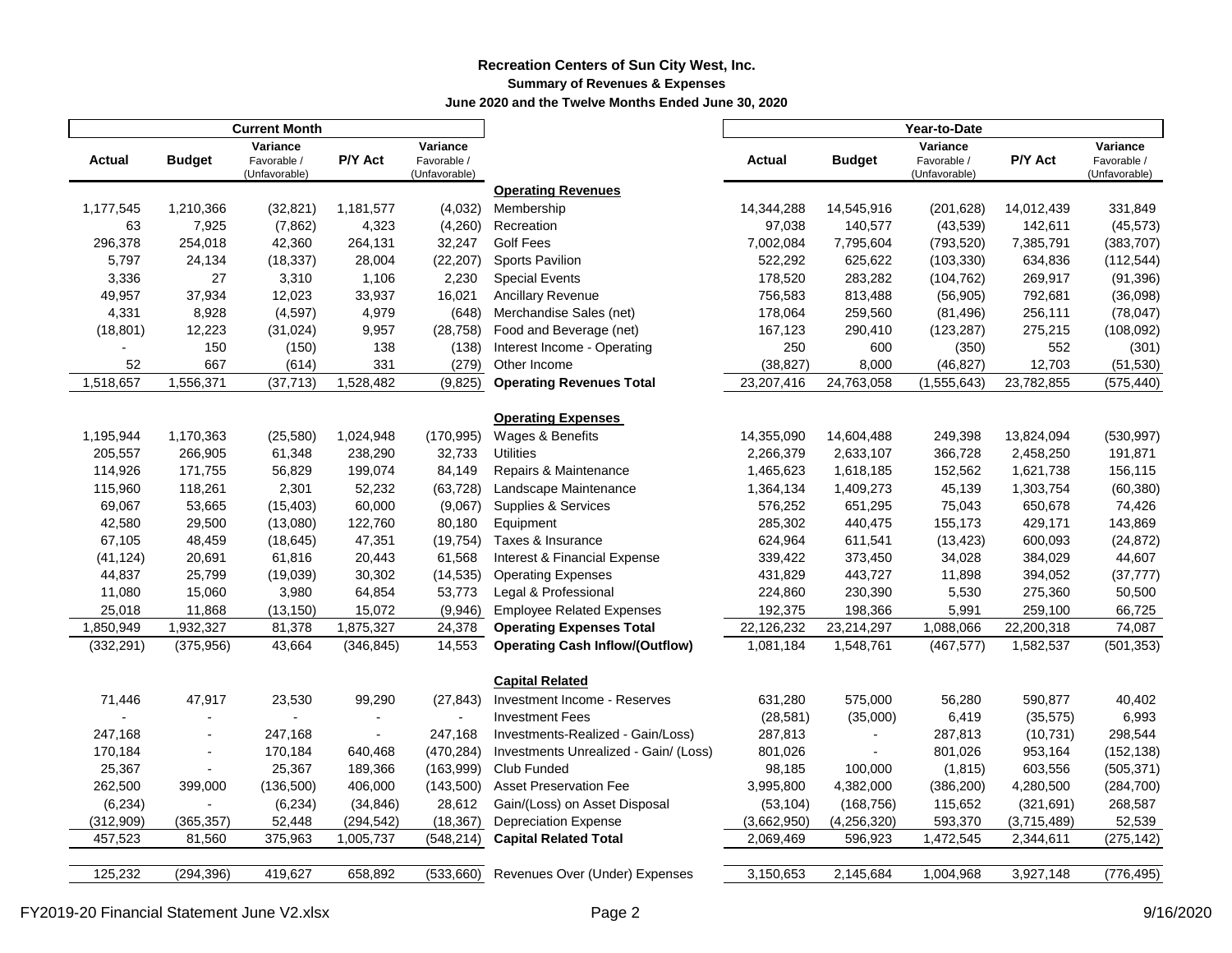#### **Recreation Centers of Sun City West, Inc. Financial Statement Notes June 2020 and the Twelve Months Ended 6/30/20**

**EXCESS OF REVENUES OVER/(UNDER) EXPENSES - June was favorable to Budget by \$420K and unfavorable to prior year (hereinafter PY) by \$534K. YTD was favorable to Budget by \$1.0M and unfavorable to PY by \$776K.** 

**NET OPERATING INCOME - June was favorable to Budget by \$44K and favorable to PY by \$15K. YTD was unfavorable to Budget by \$468K and PY by \$501K.**

**REVENUES - June revenues were unfavorable to Budget by \$38K and favorable to PY by \$10K. YTD revenues are \$1.6M unfavorable to Budget and \$575K unfavorable to PY.**

**Member Dues and Fees -** June revenues were unfavorable to Budget by \$33K and unfavorable to PY by \$4K. YTD revenues were unfavorable to Budget by \$202K and favorable to PY by \$332K. June and YTD Owner Fees and Landlord fees were favorable to Budget while all other fees were unfavorable to budget. The COVID-19 closure of Recreation Centers and Clubs led to the refunding of Tenants with 15 or more days remaining. Late fees were waived from April to July 15th. Reopening has been for Members Only with No Guest Allowed. Guests were allowed starting June 9th at Sports Pavilion and Golf Courses. YTD PY positive variances are mainly attributable to increased fees.

**Golf Fees -** June revenues were favorable to Budget by \$42K and PY by \$32K. YTD revenues were unfavorable to Budget by \$794K and unfavorable to PY by \$384K mostly due to COVID-19 closures. YTD Rounds were unfavorable to Budget by 9,576 (3.3%) and PY by 5,478 (1.9%). Additional details can be found in Monthly Golf Report.

**Sports Pavilion -** Revenues for June were unfavorable to Budget by \$18K and PY by \$22K as the Sports Pavilion re-opened June 9th with Social Distancing Measures in place. YTD Revenues are unfavorable to both Budget by \$103K and PY by \$113K. YTD negative variances are driven by Coronavirus Social Distancing Safety Measures and refunds processed to Bowling Leagues.

**Ancillary Revenue -** June revenues were favorable to Budget by \$12K and PY by \$16K. June Budget variance mainly driven by increased Golf Cart Rentals, Driving Range Revenue, and recognizing Stardust Theater Annual Tech Support Revenue. YTD revenue is unfavorable to Budget by \$57K and unfavorable to PY by \$36K.

**EXPENSES - June Operating Expenses were favorable to budget by \$81K and favorable to PY by \$24K. YTD Operating Expenses were favorable to budget by \$1.1M and favorable to PY by \$74K.**

**Payroll** - June Payroll expense was unfavorable to budget and PY by \$26K and \$171K, respectively. YTD expense is favorable to budget by \$249K and unfavorable to PY \$531K. The budget variance for June was impacted by a favorable \$89K in the accrued vacation line as a result of moving the annual vacation buy program to June (vs Dec). The wage line was unfavorable to budget by \$106K, the two significant drivers were 1) continuing to pay / extending the season for golf operations staff and 2) a new retention related incentive for golf maintenance / landscaping employees. With the addition of merit increases, the June PY variance was affected by the same drivers.

**Utilities** - June expense was favorable to budget and PY by \$61K and \$33K, respectively. YTD expense was favorable to budget and PY by \$367K and \$192K, respectively. Electricity expense is the primary driver for the variances, with natural gas being a notable contributor to the YTD variances. The electric variances were mainly attributable to the rec centers and sports pavilion, due to closures and/or reduced usage.

**Repairs & Maintenance** - June expenses were favorable to budget and PY by \$57K and \$84K, respectively. YTD expenses are favorable to budget and PY by \$153K and \$156K, respectively. The June budget variance was led by a timing variance of parking lot repairs (flat to YTD budget) and grounds repairs. Compared to PY, the drivers were parking lot repairs and pump/well repairs. The YTD budget variance was led by favorable rolling stock repairs, general equipment repairs, rolling stock repairs, and golf course treatments.

**Landscape Maintenance** - June expenses were favorable to budget by \$2K and unfavorable to PY by \$64K. YTD expenses are favorable to budget by \$45K and unfavorable to PY by \$60K. The June budget variance consisted of timing differences for sprinkler repairs, that was unfavorable for the month, but favorable YTD. The opposite was true with chemicals and fertilizer, which was favorable for the month, but unfavorable YTD. The YTD budget variance was driven by favorable tree maintenance / planting, partially offset by unfavorable chemical & fertilizer expense. The YTD PY variance was led by unfavorable chemicals & fertilizer costs, offset by favorable results in tree & plant replacements and sprinkler repairs.

**CAPITAL RELATED REVENUES & EXPENSES - June was favorable to Budget by \$376K and unfavorable to PY by \$548K, respectively. YTD was favorable to budget by \$1.5M and unfavorable to PY by \$275K.**

**Unrealized Gains and Losses** - Due to the unpredictable nature of the market, we did not assign a Budget to this line item. For the month of June there was \$170K in unrealized gains, this compares to an unrealized gain of \$640K in PY. YTD unrealized gains are \$801K as compared to \$953K in PY.

**APF Fees -** June APF fees were unfavorable to Budget by \$137K and unfavorable to PY by \$144K. YTD APF Fees are unfavorable to budget by \$386K and favorable to PY by \$285K.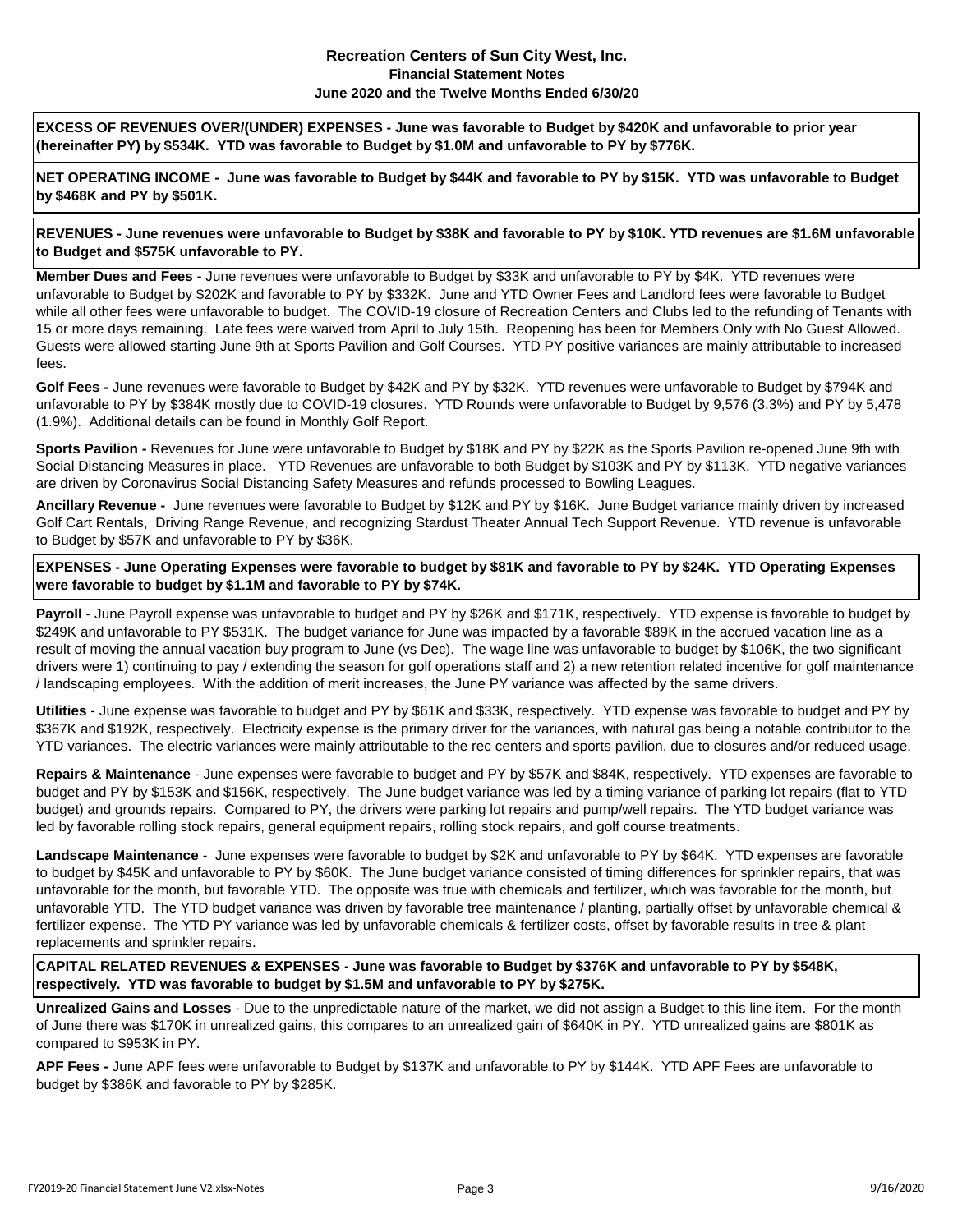Balance Sheets for months ending June 30, 2020 and June 30, 2019

|                                                 |                               | <b>June 2020</b> | <b>June 2019</b> |
|-------------------------------------------------|-------------------------------|------------------|------------------|
|                                                 | <b>ASSETS</b>                 |                  |                  |
| <b>Current Assets</b>                           |                               |                  |                  |
| Cash and Cash Equivalents                       |                               | \$<br>12,326,285 | \$<br>8,802,521  |
| Accounts Receivable (net)                       |                               | 288,465          | 171,185          |
| Notes Receivable-Clubs & Other                  |                               | 884,095          | 899,129          |
| Inventories                                     |                               | 222,631          | 235,887          |
| <b>Prepaid and Other Assets</b>                 |                               | 350,918          | 309,334          |
| <b>Total Current Assets</b>                     |                               | 14,072,394       | 10,418,058       |
| <b>Board Reserve Funds</b>                      |                               | 27,246,776       | 25,508,541       |
| <b>Fixed Assets</b>                             |                               |                  |                  |
| Land & Building                                 |                               | 101,896,242      | 100,418,416      |
| Furniture, Fixtures & Equipment                 |                               | 20,206,508       | 19,171,433       |
| Vehicles                                        |                               | 1,638,752        | 1,637,023        |
| <b>Fixed Assets</b>                             |                               | 123,741,502      | 121,226,872      |
| <b>Accumulated Depreciation</b>                 |                               | (79, 275, 464)   | (76, 834, 347)   |
| <b>Fixed Assets-Net Book Value</b>              |                               | 44,466,039       | 44,392,525       |
| <b>Construction in Progress</b>                 |                               | 893,920          | 518,601          |
| <b>Total Fixed Assets</b>                       |                               | 45,359,958       | 44,911,126       |
| <b>Total Assets</b>                             |                               | \$<br>86,679,128 | \$<br>80,837,725 |
|                                                 | <b>LIABILITIES AND EQUITY</b> |                  |                  |
| <b>Liabilities</b>                              |                               |                  |                  |
| Accounts Payable-Trade & Other                  |                               | \$<br>923,566    | \$<br>756,075    |
| <b>Payroll Related Liabilities</b>              |                               | 1,251,428        | 1,168,337        |
| Association Events & Other Program Payables     |                               | 375,366          | 353,848          |
| <b>Charter Clubs Payables</b>                   |                               | 41,193           | 30,831           |
| Notes Payable                                   |                               | 2,245,716        |                  |
| Deferred Membership Dues/Fees & Golf Revenues   |                               | 6,941,794        | 6,779,222        |
| <b>Total Liabilities</b>                        |                               | 11,779,063       | 9,088,313        |
| <b>Members' Equity</b>                          |                               |                  |                  |
| <b>Retained Earnings</b>                        |                               | 42,617,907       | 42,170,379       |
| <b>Retained Earnings - Encumbrance</b>          |                               | 2,541,947        | 1,641,080        |
| Retained Earnings - Repair & Replacement Rqmt   |                               | 25,447,858       | 21,754,605       |
| Retained Earnings - Future Capital Requirements |                               | 1,141,700        | 2,256,200        |
| Surplus (Deficit)                               |                               | 3,150,653        | 3,927,148        |
| <b>Total Equity</b>                             |                               | 74,900,065       | 71,749,412       |
| <b>Total Liabilities and Equity</b>             |                               | \$<br>86,679,128 | \$<br>80,837,725 |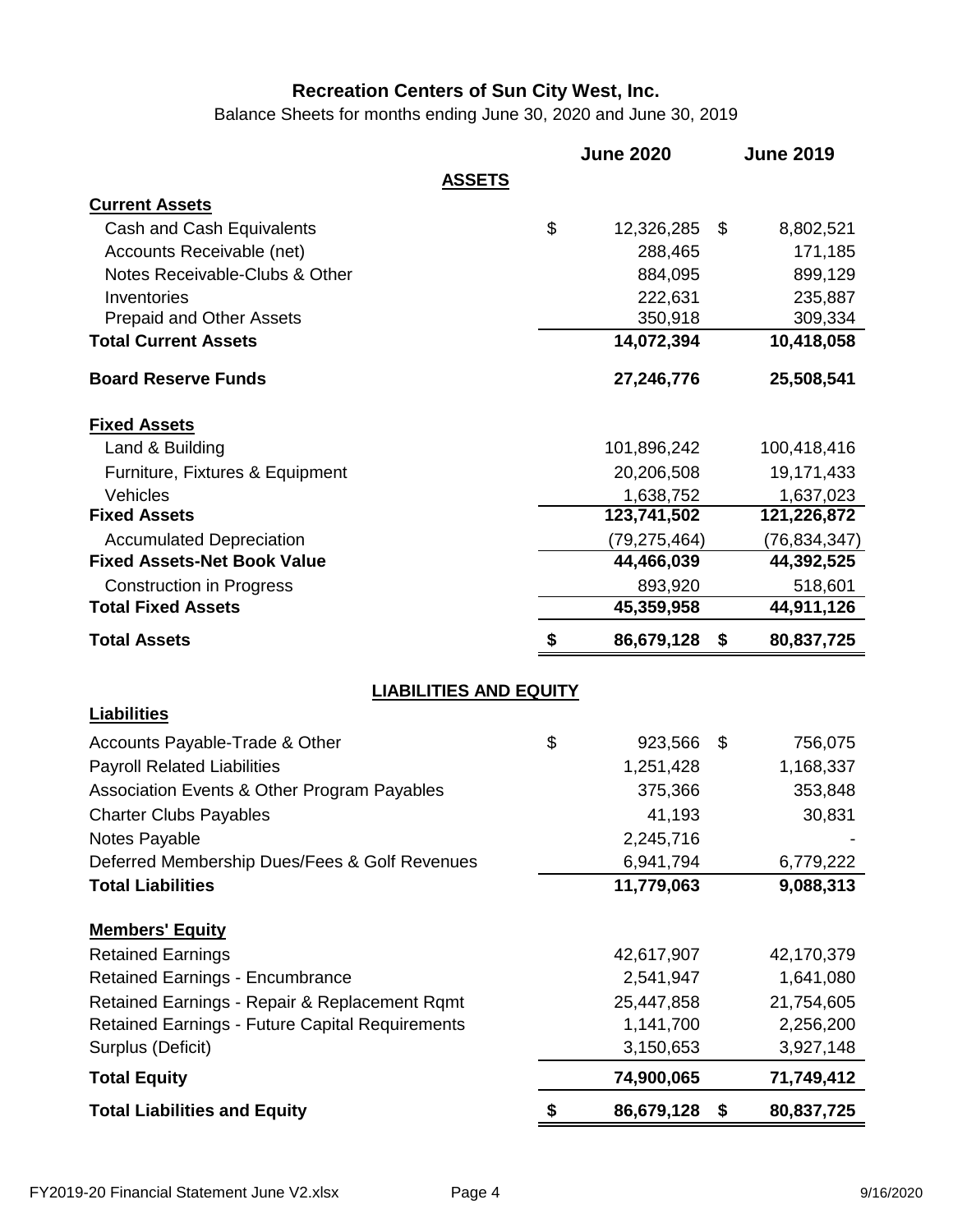Statement of Cash Flows

|                                                                                                            | <b>Twelve Months Ended</b><br><b>June 2020</b> |                       | <b>Fiscal Year Ended</b><br><b>June 2019</b> |  |
|------------------------------------------------------------------------------------------------------------|------------------------------------------------|-----------------------|----------------------------------------------|--|
| CASH FLOWS FROM OPERATING ACTIVITIES                                                                       |                                                |                       |                                              |  |
| Excess of revenues over expenses                                                                           | \$<br>3,150,653                                | \$                    | 3,927,148                                    |  |
| Adjustments to reconcile excess of revenues over<br>expenses to net cash provided by operating activities: |                                                |                       |                                              |  |
| Depreciation and amortization                                                                              | 3,662,950                                      |                       | 3,715,489                                    |  |
| (Gain) / Loss on Disposals of Fixed Assets                                                                 | 53,104                                         |                       | 321,691                                      |  |
| Net (Gains) / Loss on Investments                                                                          | (1,088,840)                                    |                       | (942, 433)                                   |  |
| Asset Preservation & Facility Investment Fees                                                              | (3,995,800)                                    |                       | (4,280,500)                                  |  |
| <b>Reserve for Uncollectible Accounts</b>                                                                  | 15,000                                         |                       | 10,000                                       |  |
| Increase (decrease) in cash resulting from changes in                                                      |                                                |                       |                                              |  |
| Receivables (net)                                                                                          | (117, 245)                                     |                       | (249, 012)                                   |  |
| Inventories                                                                                                | 13,256                                         |                       | 38,392                                       |  |
| Prepaid expenses and other assets                                                                          | (41, 584)                                      |                       | 14,312                                       |  |
| Accounts payable and accrued expenses                                                                      | 2,528,179                                      |                       | 121,268                                      |  |
| Deferred income                                                                                            | 162,572                                        |                       | 399,759                                      |  |
| Net cash provided by (used in) operating activities                                                        | 4,342,245                                      |                       | 3,076,114                                    |  |
| CASH FLOWS FROM INVESTING ACTIVITIES                                                                       |                                                |                       |                                              |  |
| Purchase of land improvements, buildings and equipment<br>Proceeds from Disposal of Fixed Assets           | (4, 164, 886)                                  |                       | (6, 159, 207)                                |  |
| Asset Preservation & Facility Investment Fees                                                              | 3,995,800                                      |                       | 4,280,500                                    |  |
| Cash Flow Funding Transfer to Reserves (Net)                                                               | (49, 697)                                      |                       | (1, 285, 627)                                |  |
| Net (purchase) redemption of investments                                                                   | (599, 698)                                     |                       | (555, 303)                                   |  |
| Net cash provided by (used in) investing activities                                                        | (818, 482)                                     |                       | (3,719,637)                                  |  |
| NET INCREASE (DECREASE) IN CASH AND CASH EQUIVALENTS                                                       | 3,523,763                                      |                       | (643, 523)                                   |  |
| CASH AND CASH EQUIVALENTS, BEGINNING OF PERIOD                                                             | 8,802,521                                      |                       | 9,446,044                                    |  |
| CASH AND CASH EQUIVALENTS, END OF PERIOD                                                                   | \$<br>12,326,285                               | $\boldsymbol{\theta}$ | 8,802,521                                    |  |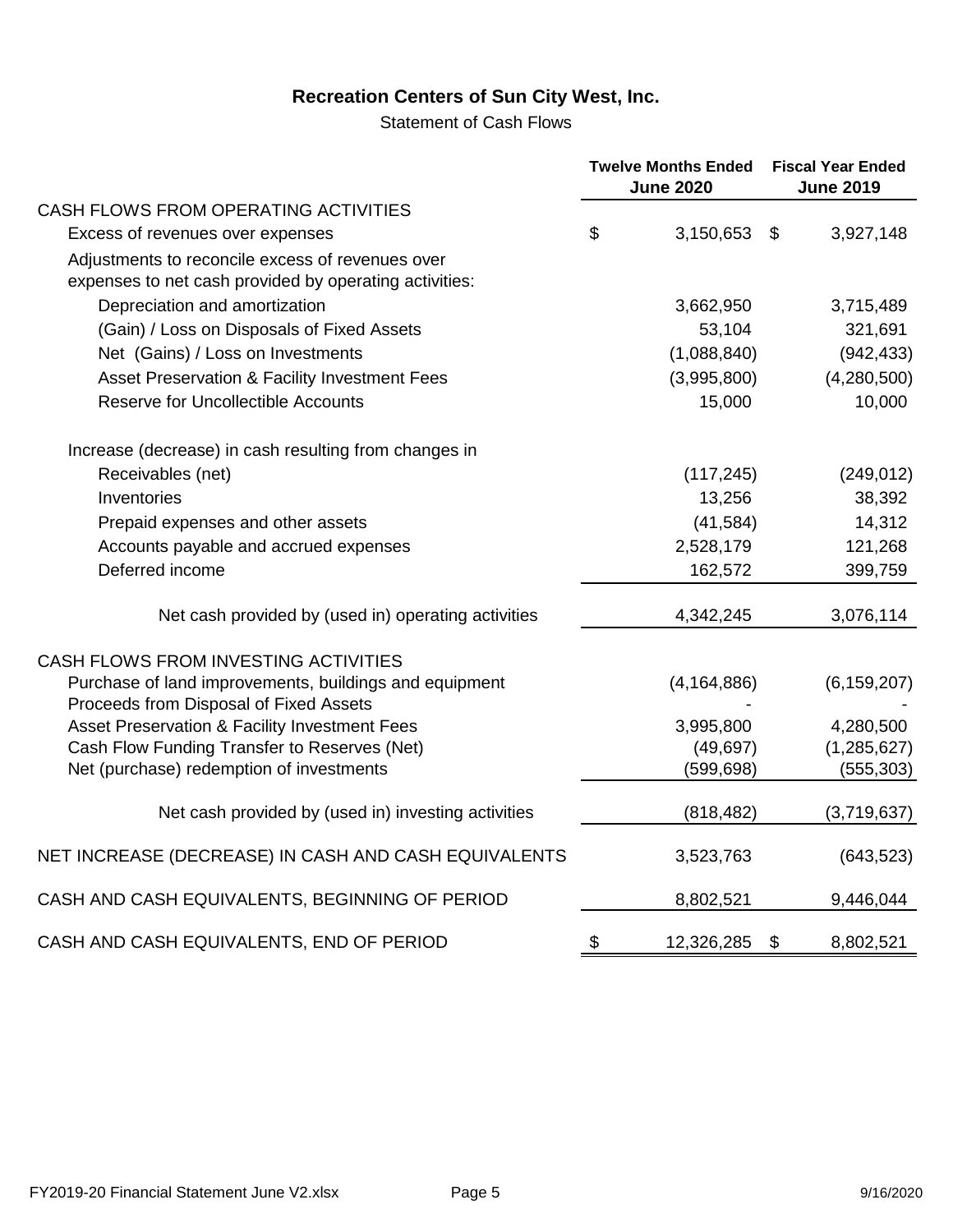Cash and Investment Balances

| <b>Account</b><br><b>General Fund</b>                          | <b>June 2020</b> | % Total | <b>June 2019</b> | % Total | Change                  |
|----------------------------------------------------------------|------------------|---------|------------------|---------|-------------------------|
| <b>Total Cash and Cash Equivalents</b>                         | 12,326,285       | 100.00% | 8,802,521        | 100.00% | 3,523,763               |
| <b>Reserve Fund</b>                                            |                  |         |                  |         |                         |
| JP Morgan Investments<br><b>Money Market</b>                   | 1,250,879        | 4.59%   | 3,670,340        | 14.39%  | (2,419,461)             |
| <b>Certificates of Deposit</b>                                 | 2,504,552        | 9.19%   |                  | 0.00%   | 2,504,552               |
| <b>Total JP Morgan Investments</b>                             | 3,755,430        | 13.78%  | 3,670,340        | 14.39%  | 85,091                  |
| <b>Vanguard Investments</b>                                    |                  |         |                  |         |                         |
| <b>Core Bond Fund Admiral</b><br><b>VCOBX</b>                  | 3,070,033        | 11.27%  | 2,867,191        | 11.24%  | 202,842                 |
| <b>Total Bond Market Index Fund Admiral</b><br><b>VBTLX</b>    | 3,541,218        | 13.00%  | 3,269,571        | 12.82%  | 271,647                 |
| Intermediate-Term Inv Grade Bond Adm<br><b>VFIDX</b>           | 3,318,104        | 12.18%  | 3,101,070        | 12.16%  | 217,034                 |
| Short-Term Inv Grade Bond Admiral<br><b>VFSUX</b>              | 2,593,112        | 9.52%   | 2,406,084        | 9.43%   | 187,028                 |
| Long-Term Inv Grade Bond Admiral<br><b>VWETX</b>               | 1,685,533        | 6.19%   | 1,478,121        | 5.79%   | 207,412                 |
| <b>Extended Market Index Fund Admiral</b><br><b>VEXAX</b>      | 1,991,474        | 7.31%   | 2,009,932        | 7.88%   | (18, 458)               |
| 500 Index Fund Admiral<br><b>VFIAX</b>                         | 4,513,715        | 16.57%  | 4,428,559        | 17.36%  | 85,156                  |
| <b>Total International Stock Index Admiral</b><br><b>VTIAX</b> | 2,778,155        | 10.20%  | 2,277,673        | 8.93%   | 500,482                 |
| <b>Total Vanguard Investments</b>                              | 23,491,345       | 86.22%  | 21,838,201       | 85.61%  | 1,653,144               |
| <b>Total Reserve Funds</b>                                     | 27,246,776       | 100.00% | 25,508,541       | 100.00% | 1,738,235               |
| <b>TOTAL FUNDS</b>                                             | 39,573,061       |         | 34,311,062       |         | 5,261,998               |
| <b>Vanguard Investment Activity</b>                            | FY2019-20 YTD    |         | FY2018-19        |         | <b>Inception (FY15)</b> |
| <b>Beginning Balance</b>                                       | 21,838,201       |         | 19,871,704       |         |                         |
| <b>Investment Transfers-In</b>                                 |                  |         | 500,000          |         | 18,250,000              |
| <b>Investment Earnings</b>                                     | 592,886          |         | 559,639          |         | 2,231,414               |
| <b>Advisor Fees</b>                                            | (28, 581)        |         | (35, 575)        |         | (137, 049)              |
| <b>Realized Gains (Losses)</b>                                 | 287,813          |         | (10, 731)        |         | 267,588                 |
| Un-Realized Gains (Losses) ***                                 | 801,026          |         | 953,164          |         | 2,879,393               |
| <b>Ending Balance</b>                                          | 23,491,345       |         | 21,838,201       |         | 23,491,346              |

\*\*\* Unrealized Gains (Losses) are the difference between the basis (cost) of Investments & the market value at any point in time. Reserves Funds are invested based on a long-term investment strategy (Fi12) and over time Unrealized Gains (Losses) have historically fluctuated both up and down depending on the time period measured (e.g. monthly, annually, since inception).

Unrealized Gains (Losses) are recorded due to accounting rules which produce "Paper" gains/(losses), Realized Gains/(losses) occur at the time investments are sold.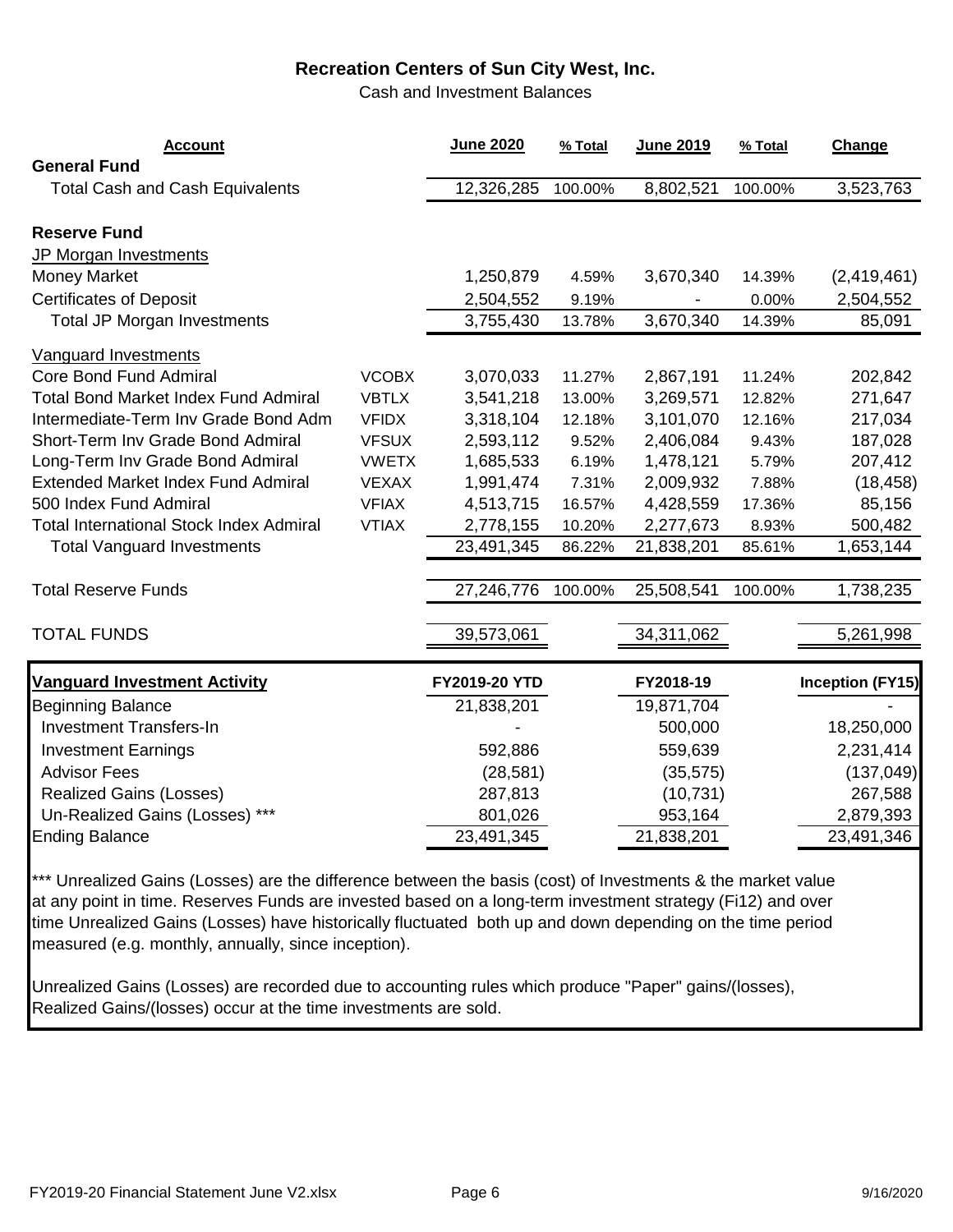June Year to Date Actual | Budget | Var over (under) | Actual | Budget | Var over (under) APF Sales Units  $\begin{vmatrix} 75 & 114 & 39 \end{vmatrix}$  1,142 1,252 (110) APF Revenue (000's)  $\begin{vmatrix} 1 & 263 & 1 & 399 & 15 \\ 1 & 3 & 3 & 1 & 16 \\ 1 & 1 & 1 & 1 & 16 \\ 1 & 1 & 1 & 1 & 16 \\ 1 & 1 & 1 & 1 & 16 \\ 1 & 1 & 1 & 1 & 16 \\ 1 & 1 & 1 & 1 & 16 \\ 1 & 1 & 1 & 1 & 16 \\ 1 & 1 & 1 & 1 & 16 \\ 1 & 1 & 1 & 1 & 16 \\ 1 & 1 & 1 & 1 & 16 \\ 1 & 1 & 1 & 1 & 16$  Capital Expend. (000's) \$ 472 \$ 599 \$ (127) \$ 4,165 \$ 7,483 \$ (3,318)  $$4,165$  $$4,476$ Capital Expenditures, \$6,401 Capital Expenditures, \$5,969 59 Capital Expenditures, \$6,176 **Capital Expenditures, \$4,476 Capital Expenditures, \$5,969 Capital Expenditures, \$6,159 Capital Expenditures, \$6,176 Capital Expenditures, \$4,165 Capital Expenditures, \$6,401** \$7,000 Capital Expenditures, \$6, APF Revenue, \$4,451 **APF Revenue, \$4,451** APF Revenue, \$4,358 APF Revenue, \$4,382 **APF Revenue, \$4,382 APF Revenue, \$4,358** APF Revenue, \$4,281 **APF Revenue, \$4,281** Expenditures, **APF Revenue, \$4,124** APF Revenue, \$3,996 **APF Revenue, \$3,996** \$6,000 \$5,000 Capital  $\alpha$  2022 and for the 11 Months Ended \$4,000 Sales Units, 1,268 **APF Sales Units, 1,268** APF Sales Units, 1,287 **APF Sales Units, 1,287** Sales Units, 1,252 Sales Units, 1,261 Sales Units, 1,223 **APF Sales Units, 1,252 APF Sales Units, 1,261 APF Sales Units, 1,223** APF Sales Units, 1,142 **APF Sales Units, 1,142** 31-May-17 \$3,000 \$2,000 APF : **APF** APF S APF : \$1,000 \$0 **FY 2016 Total FY 2017 Total FY 2018 Actual FY 2019 Actual FY 2020 Budget FY 2020 Total** APF Sales Units APF Revenue Capital Expenditures **APF Sales Units by Month** 160 140 120 100 80 60 40 Jul Aug Sept Oct Nov Dec Jan Feb Mar Apr May Jun

Asset Preservation Fees & Capital Expenditures

FY 2016-17 Act - FY 2017-18 Act - FY 2018-19 Act - FY 2019-20 Bud - FY 2019-20 Act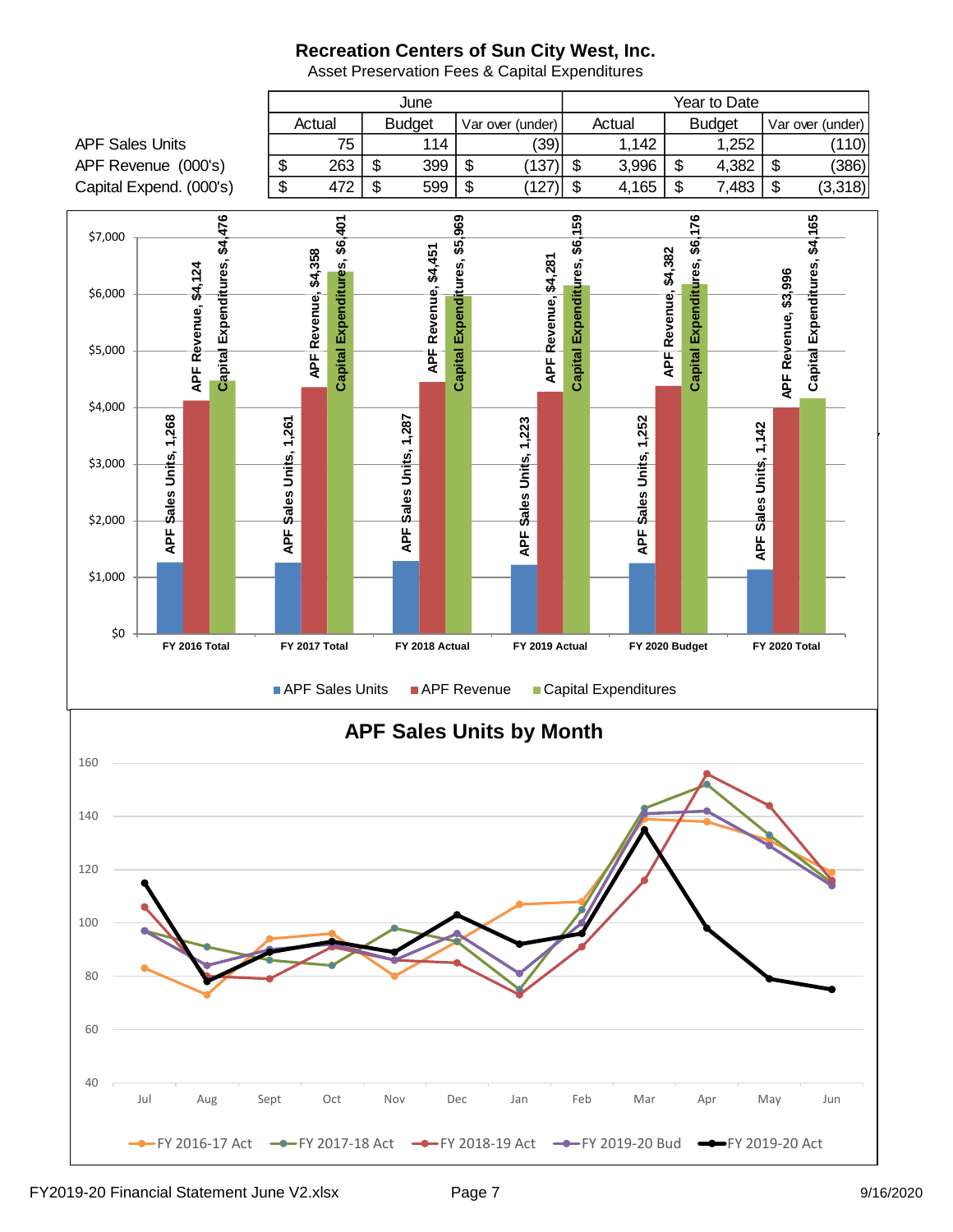**Summary Item Purchases and Counts of Various Products**

| <b>Fiscal Year</b>                  | Rate                             | Jul             | Aug             | Sep             | Oct              | <b>Nov</b>      | <b>Dec</b>      | Jan             | Feb            | Mar             | Apr                 | May             | Jun            | <b>Total</b>        | <b>YTD</b>      | % YTD |
|-------------------------------------|----------------------------------|-----------------|-----------------|-----------------|------------------|-----------------|-----------------|-----------------|----------------|-----------------|---------------------|-----------------|----------------|---------------------|-----------------|-------|
| Golf - Unlimited Card Sales         |                                  |                 |                 |                 |                  |                 |                 |                 |                |                 |                     |                 |                |                     |                 |       |
| FY 2017-18                          | \$3,125                          | $\mathbf{3}$    | 3               | 11              | 28               | 20              | $\overline{7}$  | 13              | 8              | 11              | 3                   | 6               | $\overline{7}$ | 120                 | 120             | 100%  |
| FY 2018-19                          | \$3,125                          | $\overline{5}$  | $\overline{2}$  | 10              | $\overline{28}$  | $\overline{13}$ | 11              | 11              | $\overline{7}$ | $\overline{12}$ | $\overline{5}$      | $\overline{9}$  | $\overline{4}$ | 117                 | 117             | 100%  |
| FY 2019-20 Bud                      | \$3,125                          | $\overline{4}$  | $\overline{3}$  | 11              | $\overline{28}$  | 19              | $\overline{13}$ | 13              | 9              | 10              | 4                   | $\overline{7}$  | $\overline{7}$ | 126                 | 126             | 100%  |
| FY 2019-20                          | \$3,125                          | 6               | $\overline{4}$  | 17              | 25               | 18              | 15              | 12              | 12             | 10              | $\overline{a}$      | 6               | 11             | 138                 | 138             | 100%  |
|                                     |                                  |                 |                 |                 |                  |                 |                 |                 |                |                 |                     | % of Budget YTD | 110%           |                     |                 |       |
|                                     |                                  |                 |                 |                 |                  |                 |                 |                 |                |                 | % of prior Year YTD |                 | 118%           |                     |                 |       |
| Kachina Golf Card Sales             |                                  |                 |                 |                 |                  |                 |                 |                 |                |                 |                     |                 |                |                     |                 |       |
| FY 2017-18                          | \$<br>895                        | 11              | 18              | 49              | 121              | 69              | 58              | 68              | 36             | 33              | 13                  | 19              | $\overline{7}$ | 502                 | 502             | 100%  |
| FY 2018-19                          | 895<br>\$                        | 12              | 23              | 55              | 124              | 86              | 52              | 69              | 32             | $\overline{26}$ | 25                  | 18              | 14             | 536                 | 536             | 100%  |
| FY 2019-20 Bud                      | 895<br>\$                        | $\overline{13}$ | 21              | 50              | 105              | $\overline{75}$ | 47              | $\overline{57}$ | 31             | $\overline{27}$ | 13                  | $\overline{17}$ | 6              | 461                 | 461             | 100%  |
| FY 2019-20                          | $\boldsymbol{\mathsf{S}}$<br>895 | 13              | 23              | 48              | $\overline{123}$ | 82              | 62              | 66              | 42             | 24              | $\overline{5}$      | 12              | 25             | 525                 | 525             | 100%  |
|                                     |                                  |                 |                 |                 |                  |                 |                 |                 |                |                 |                     |                 |                | % of Budget YTD     |                 | 114%  |
|                                     |                                  |                 |                 |                 |                  |                 |                 |                 |                |                 |                     |                 |                | % of prior Year YTD |                 | 98%   |
| Coyote Golf Card Sales              |                                  |                 |                 |                 |                  |                 |                 |                 |                |                 |                     |                 |                |                     |                 |       |
| FY 2017-18                          | \$<br>325                        | 4               | $\overline{14}$ | $\overline{23}$ | $\frac{135}{ }$  | 190             | 66              | 94              | 30             | 37              | $\overline{18}$     | 10              | 6              | 627                 | 627             | 100%  |
| FY 2018-19                          | 325<br>\$                        | $\overline{4}$  | 10              | 24              | 152              | 160             | $\overline{72}$ | 112             | 29             | $\overline{26}$ | $\overline{26}$     | 12              | $\overline{7}$ | 634                 | 634             | 100%  |
| FY 2019-20 Bud                      | 325<br>\$                        | 5               | 12              | 25              | 148              | 181             | 71              | 96              | 35             | 37              | 17                  | 6               | $\overline{4}$ | 635                 | 635             | 100%  |
| FY 2019-20                          | $\mathfrak{S}$<br>325            | $\overline{4}$  | $\overline{11}$ | 23              | 130              | 156             | 95              | 114             | 31             | 25              | 3                   | $\overline{13}$ | 20             | 625                 | 625             | 100%  |
|                                     |                                  |                 |                 |                 |                  |                 |                 |                 |                |                 |                     |                 |                | % of Budget YTD     |                 | 98%   |
|                                     |                                  |                 |                 |                 |                  |                 |                 |                 |                |                 |                     |                 |                | % of prior Year YTD |                 | 99%   |
| <b>CNP Frequent Play Card Sales</b> |                                  |                 |                 |                 |                  |                 |                 |                 |                |                 |                     |                 |                |                     |                 |       |
| FY 2017-18                          | \$1,400                          | $\mathbf 0$     | $\mathbf{1}$    | $\mathbf{1}$    | $\mathbf 0$      | $\mathsf{O}$    | $\mathbf 0$     | $\mathbf 0$     | $\mathbf 0$    | $\mathsf{O}$    | $\mathbf{1}$        | $\mathbf 0$     | $\mathbf 0$    | $\mathbf{3}$        | 3               | 100%  |
| FY 2018-19                          | \$1,400                          | $\mathbf 0$     | $\mathbf 0$     | $\mathbf{1}$    | 3                | $\mathbf 0$     | $\mathbf 0$     | $\mathbf{1}$    | $\mathbf 0$    | $\mathsf{O}$    | $\mathbf 0$         | 0               | $\mathbf 0$    | 5                   | $5\overline{)}$ | 100%  |
| FY 2019-20 Bud                      | \$1,400                          | $\mathbf 0$     | $\mathbf{1}$    | $\mathbf 1$     | $\mathbf{1}$     | $\mathbf{1}$    | $\mathbf 0$     | $\mathbf{1}$    | $\mathbf 0$    | $\mathsf{O}$    | $\mathbf 0$         | 0               | $\pmb{0}$      | $\overline{4}$      | $\overline{4}$  | 100%  |
| FY 2019-20                          | \$1,400                          | $\mathbf 0$     | $\mathbf 0$     | $\mathbf{1}$    | $\overline{2}$   | $\mathbf{0}$    | $\Omega$        | $\mathbf{1}$    | $\mathbf 0$    | $\mathbf 0$     | $\Omega$            | $\mathbf 0$     | $\mathbf 0$    | 4                   | $\overline{a}$  | 100%  |
|                                     |                                  |                 |                 |                 |                  |                 |                 |                 |                |                 |                     |                 |                | % of Budget YTD     |                 | 92%   |
|                                     |                                  |                 |                 |                 |                  |                 |                 |                 |                |                 |                     |                 |                | % of prior Year YTD |                 | 80%   |
| <b>Twilight Golf Card Sales</b>     |                                  |                 |                 |                 |                  |                 |                 |                 |                |                 |                     |                 |                |                     |                 |       |
| FY 2017-18                          | \$1,200                          | $\mathbf 0$     | $\mathbf 0$     | $\mathbf{1}$    | 9                | 6               | $\overline{1}$  | $\overline{1}$  | $\mathbf 0$    | $\mathbf{1}$    | $\mathbf{2}$        | $\overline{a}$  | $\mathbf 0$    | 23                  | 23              | 100%  |
| FY 2018-19                          | \$1,200                          | $\mathbf 0$     | $\mathsf 0$     | $\overline{2}$  | $\overline{11}$  | 6               | $\mathbf 0$     | $\overline{4}$  | $\mathbf 0$    | $\mathsf{O}$    | $\overline{\omega}$ | $\overline{3}$  | $\overline{2}$ | 31                  | 31              | 100%  |
| FY 2019-20 Bud                      | \$1,200                          | $\mathbf 0$     | $\overline{0}$  | $\overline{2}$  | 10               | $\,6\,$         | $\mathbf{1}$    | 3               | $\mathbf 0$    | $\mathbf{1}$    | $\overline{2}$      | $\overline{2}$  | $\mathbf 0$    | 26                  | 26              | 100%  |
| FY 2019-20                          | \$1,200                          | $\mathbf 0$     | $\overline{1}$  | 3               | 8                | 10              | 3               | $\overline{4}$  | $\mathbf 0$    | $\mathsf{O}$    | $\mathbf 0$         | $\overline{3}$  | $\overline{4}$ | 36                  | 36              | 100%  |
|                                     |                                  |                 |                 |                 |                  |                 |                 |                 |                |                 |                     |                 |                | % of Budget YTD     |                 | 141%  |
|                                     |                                  |                 |                 |                 |                  |                 |                 |                 |                |                 |                     |                 |                | % of prior Year YTD |                 | 116%  |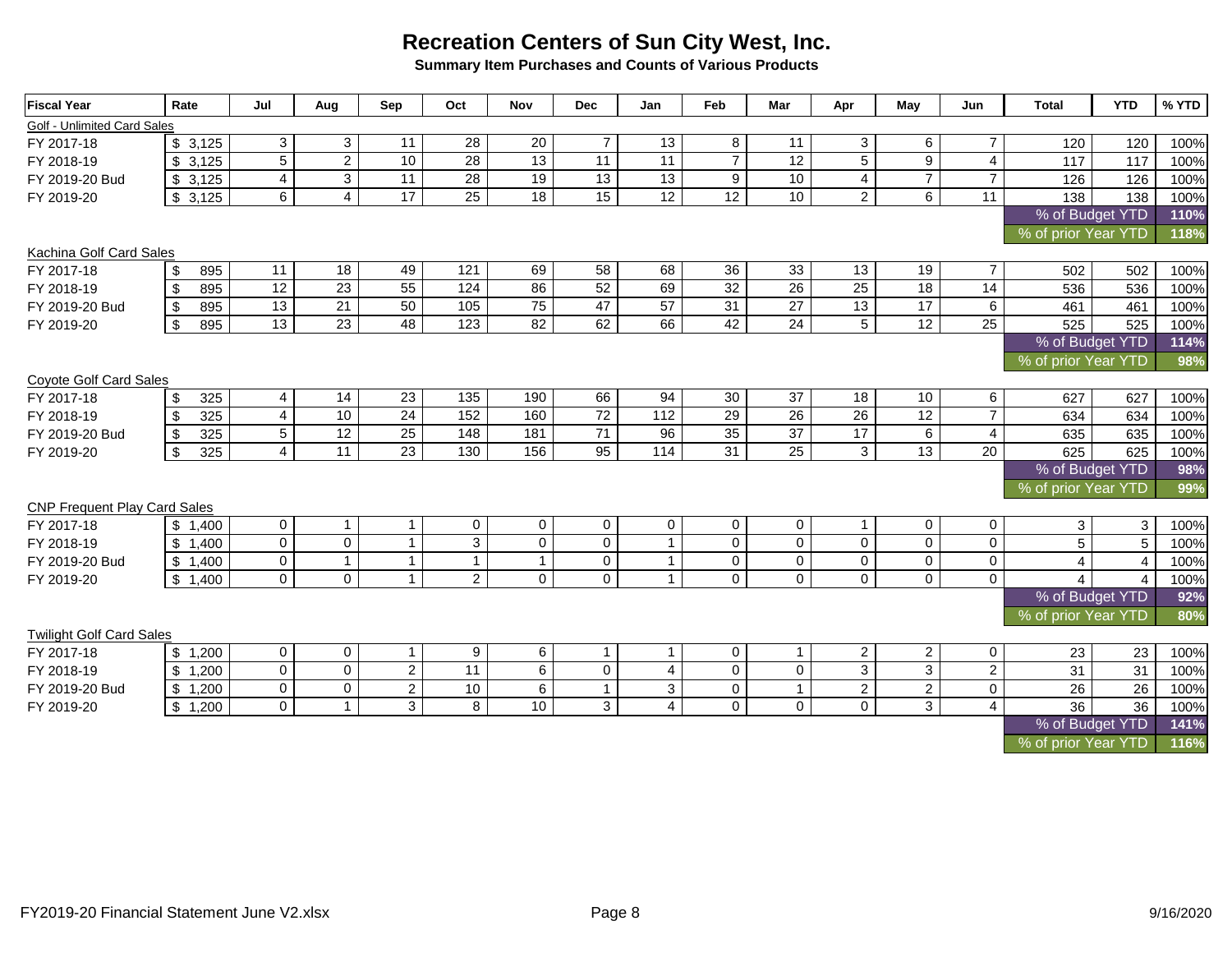**Summary Item Purchases and Counts of Various Products**

| <b>Fiscal Year</b>                              | Rate          |    | Jul             | Aug              | Sep              | Oct            | Nov            | <b>Dec</b>        | Jan               | Feb            | Mar             | Apr            | May             | Jun             | <b>Total</b>        | <b>YTD</b> | % YTD |
|-------------------------------------------------|---------------|----|-----------------|------------------|------------------|----------------|----------------|-------------------|-------------------|----------------|-----------------|----------------|-----------------|-----------------|---------------------|------------|-------|
| Range Ball Key Sales                            |               |    |                 |                  |                  |                |                |                   |                   |                |                 |                |                 |                 |                     |            |       |
| FY 2017-18                                      | \$            | 90 | 27              | 45               | 49               | 149            | 176            | 114               | 181               | 156            | 180             | 122            | 72              | 54              | 1,325               | 1,325      | 100%  |
| FY 2018-19                                      | \$            | 90 | $\overline{51}$ | 42               | $\overline{84}$  | 142            | 185            | 152               | $\overline{133}$  | 137            | 132             | 117            | $\overline{86}$ | $\overline{75}$ | 1,336               | 1,336      | 100%  |
| FY 2019-20 Bud                                  | \$            | 90 | 35              | 44               | 60               | 148            | 184            | 127               | 152               | 144            | 159             | 112            | 68              | 45              | 1,278               | 1,278      | 100%  |
| FY 2019-20                                      | $\mathfrak s$ | 90 | 47              | $\overline{54}$  | $\overline{74}$  | 145            | 185            | 178               | 254               | 221            | 192             | 100            | 164             | 116             | 1,730               | 1,730      | 100%  |
|                                                 |               |    |                 |                  |                  |                |                |                   |                   |                |                 |                |                 |                 | % of Budget YTD     |            | 135%  |
|                                                 |               |    |                 |                  |                  |                |                |                   |                   |                |                 |                |                 |                 | % of prior Year YTD |            | 129%  |
| Members (with No Golf Card)                     |               |    |                 |                  |                  |                |                |                   |                   |                |                 |                |                 |                 | Average             |            |       |
| FY 2017-18                                      |               |    | 29,347          | 29,453           | 29,510           | 29,350         | 29,366         | 29,406            | 29,555            | 29,703         | 29,817          | 29,696         | 29,581          | 29,529          | 29,526              |            |       |
| FY 2018-19                                      |               |    | 29,517          | 29,582           | 29,628           | 29,716         | 29,646         | 29,835            | 30,087            | 30,300         | 30,488          | 30,767         | 31,039          | 31,160          | 30,147              |            |       |
| FY 2019-20                                      |               |    | 31,028          | 30,077           | 30,082           | 30,337         | 30,501         | 30,585            | 30,801            | 30,872         | 31,127          | 31,299         | 31,211          | 31,163          | 30,757              |            |       |
| <b>Unlimited Golf Card Holders</b>              |               |    |                 |                  |                  |                |                |                   |                   |                |                 |                |                 |                 | Average             |            |       |
| FY 2017-18                                      |               |    | 126             | 127              | $\frac{125}{25}$ | 131            | 131            | 125               | 122               | 122            | 123             | 122            | 119             | 120             | 124                 |            |       |
| FY 2018-19                                      |               |    | 120             | 121              | 120              | 116            | 112            | $\frac{113}{113}$ | $\frac{114}{114}$ | 115            | 117             | 117            | 117             | 117             | 117                 |            |       |
| FY 2019-20                                      |               |    | 118             | 119              | 128              | 128            | 130            | 133               | 134               | 137            | 137             | 137            | 139             | 140             | 132                 |            |       |
| Kachina Golf Card Holders                       |               |    |                 |                  |                  |                |                |                   |                   |                |                 |                |                 |                 | Average             |            |       |
| FY 2017-18                                      |               |    | 434             | 434              | 428              | 443            | 449            | 467               | 479               | 489            | 494             | 497            | 494             | 494             | 467                 |            |       |
| FY 2018-19                                      |               |    | 495             | 496              | 501              | 510            | 520            | 524               | $\overline{527}$  | 525            | 522             | 525            | 525             | 528             | 517                 |            |       |
| FY 2019-20                                      |               |    | 523             | 523              | 521              | 518            | 519            | 521               | 524               | 530            | 528             | 521            | 525             | 523             | 523                 |            |       |
| <b>Coyote Golf Card Holders</b>                 |               |    |                 |                  |                  |                |                |                   |                   |                |                 |                |                 |                 | Average             |            |       |
| FY 2017-18                                      |               |    | 643             | 638              | 635              | 621            | 609            | 606               | 615               | 611            | 609             | 609            | 613             | 614             | 619                 |            |       |
| FY 2018-19                                      |               |    | 613             | 613              | 610              | 611            | 606            | 612               | 625               | 629            | 623             | 628            | 631             | 632             | 619                 |            |       |
| FY 2019-20                                      |               |    | 632             | 629              | 625              | 621            | 599            | 610               | 625               | 628            | 630             | 621            | 620             | 628             | 622                 |            |       |
| CNP Freq. Play Golf Card Holders                |               |    |                 |                  |                  |                |                |                   |                   |                |                 |                |                 |                 | Average             |            |       |
| FY 2017-18                                      |               |    | $\overline{4}$  | $\overline{4}$   | 4                | 4              | 3              | 3                 | $\overline{2}$    | $\overline{a}$ | $\overline{a}$  | 3              | 3               | 3               | 3                   |            |       |
| FY 2018-19                                      |               |    | $\mathbf{3}$    | $\boldsymbol{2}$ | $\overline{2}$   | $\overline{5}$ | $\overline{5}$ | $5\phantom{.0}$   | $6\phantom{1}$    | 6              | $\overline{6}$  | $\overline{5}$ | 5               | $5\phantom{.0}$ | 5                   |            |       |
| FY 2019-20                                      |               |    | 5               | 5                | 5                | $\overline{4}$ | $\overline{4}$ | 4                 | $\overline{4}$    | $\overline{4}$ | $\overline{4}$  | $\overline{4}$ | $\overline{4}$  | $\overline{4}$  | $\overline{4}$      |            |       |
|                                                 |               |    |                 |                  |                  |                |                |                   |                   |                |                 |                |                 |                 |                     |            |       |
| <b>Twilight Golf Card Holders</b><br>FY 2017-18 |               |    | $\mathbf 0$     | $\mathbf 0$      | $\mathbf 1$      | 10             | 16             | 17                | 18                | 18             | 19              | 20             | 22              | 22              |                     |            |       |
| FY 2018-19                                      |               |    | 22              | 22               | 23               | 26             | 26             | 26                | 29                | 29             | 29              | 30             | 28              | 31              | 14<br>27            |            |       |
| FY 2019-20                                      |               |    | 31              | 32               | 33               | 32             | 34             | 37                | 36                | 36             | $\overline{36}$ | 36             | 36              | $\overline{38}$ | 35                  |            |       |
|                                                 |               |    |                 |                  |                  |                |                |                   |                   |                |                 |                |                 |                 |                     |            |       |